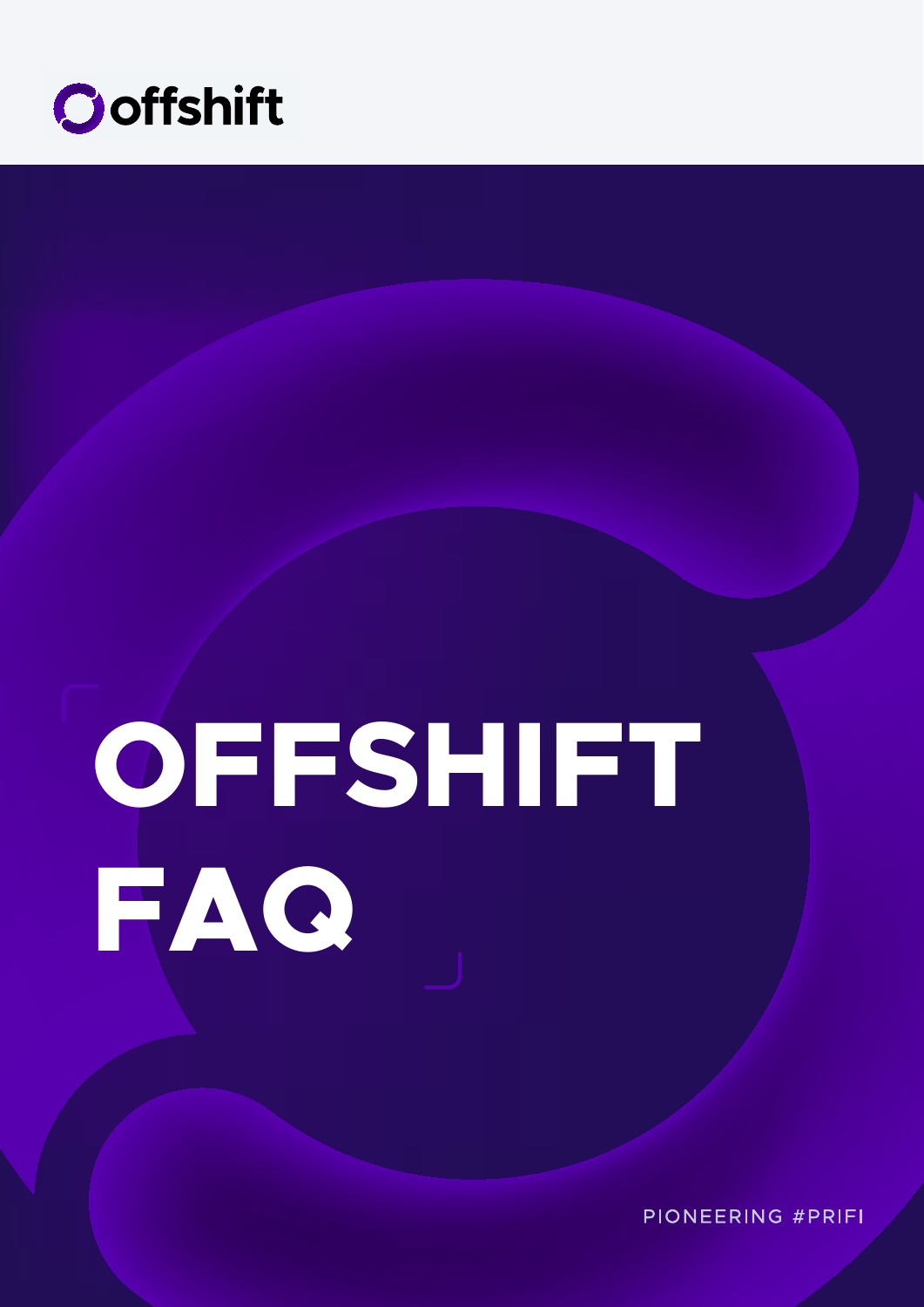**To begin learning about Offshift, the best resources available are:**

**Official Website:** [offshift.io](http://offshift.io )

[The Offshift Whitepaper](https://offshift.io/content/offshift_whitepaper_v1.pdf)

[The Offshift Pitch Deck](https://offshift.io/content/offshift_pitchdeck_v2.pdf)

**[Offshift Academy](https://www.youtube.com/watch?v=KkQvHCxZL6I&list=PLi6JU2sJsdbhEcaBxsYlYvYuQV84SENls)** 

#### **In-depth blogs posts on Tokenomics:**

[The Anti-Idea Execution Paradox](https://offshift.io/public/blog/2021-12-16-offshift-the-anti-idea-execution-paradox/)

[Architecting XFT](https://offshift.io/public/blog/2022-01-10-architecting-xft/)

#### **Technical Resources:**

[The Offshift Yellowpaper](https://offshift.io/content/Yellowpaper.pdf)

[Offshift's GitLab Repo](https://open.offshift.io/offshiftXFT/protocol-main)

#### **ABOUT OFFSHIFT**

## Where can I learn about Offshift?

 $\sqrt{2}$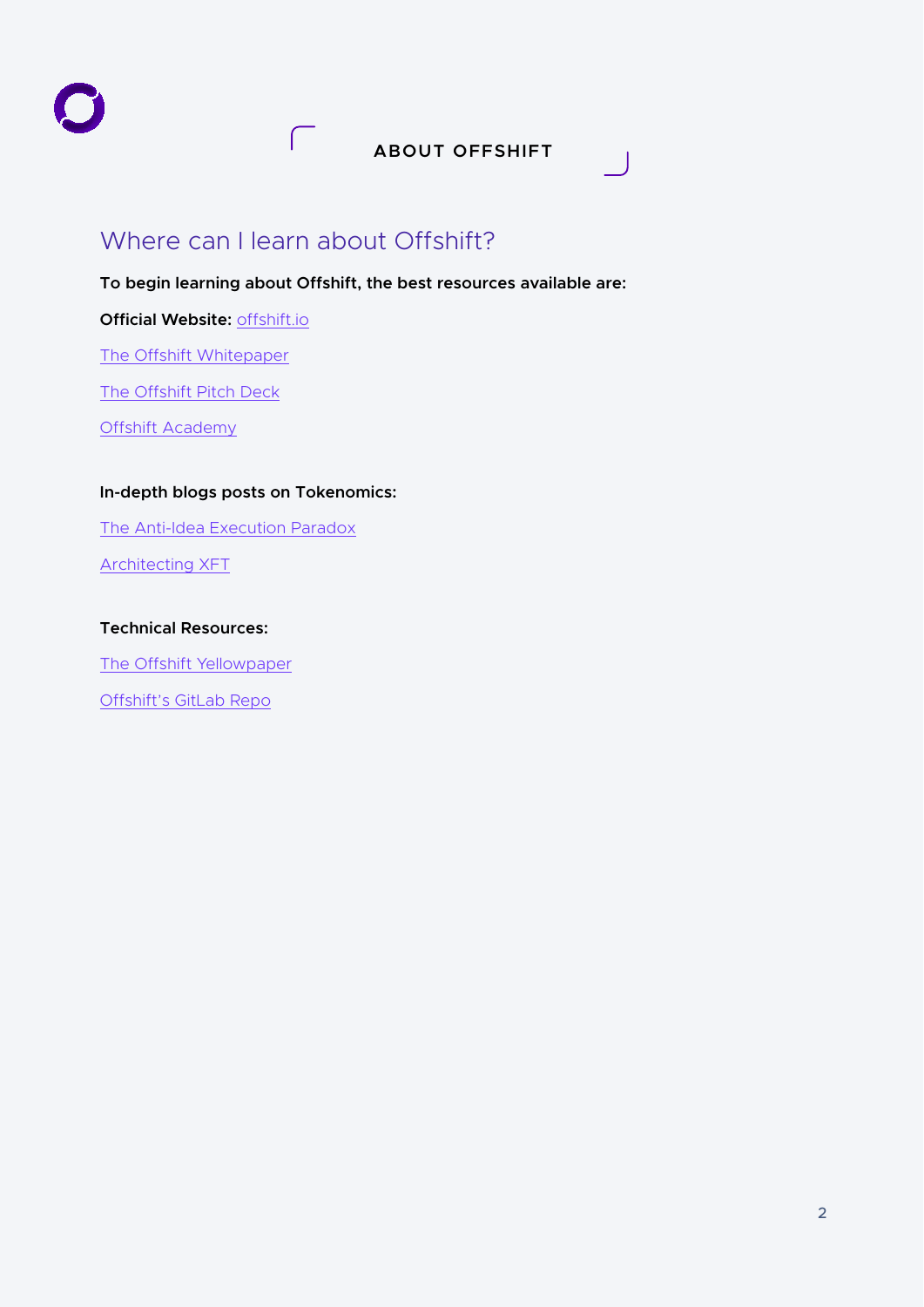## $66$ Transparency is for those who carry out public duties and exercise public power. Privacy is for everyone else. \_ Glenn Greenwald

## Why is the Offshift team Anonymous?

Firstly, Our CSO Alex Shipp is fully doxxed. You can follow him here: [Alex Shipp on Twitter](https://twitter.com/AlexShippXFT)

As for our stance on the anonymity of the remainder of our team members, our philosophy remains very much in line with the words of journalist and former attorney Glenn Greenwald: "Transparency is for those who carry out public duties and exercise public power. Privacy is for everyone else."

Along these lines, the members of the Offshift team are committed to:

**1.** Protecting personal privacy at the level of the individual - both for users of the Offshift platform and for members of the Offshift team;

**2.** Providing transparency into the development process and operation of the Offshift platform, insofar as it is a tool designed for use by any and all organizations and individuals that make up the general public.

## Why did Offshift (XFT) rise to prominence in late 2021?

Offshift released the Offshift Pilot on December 31, 2021, which marked a major milestone for the crypto space: a working model for Layer 1 privacy on Ethereum.

#### **ABOUT OFFSHIFT**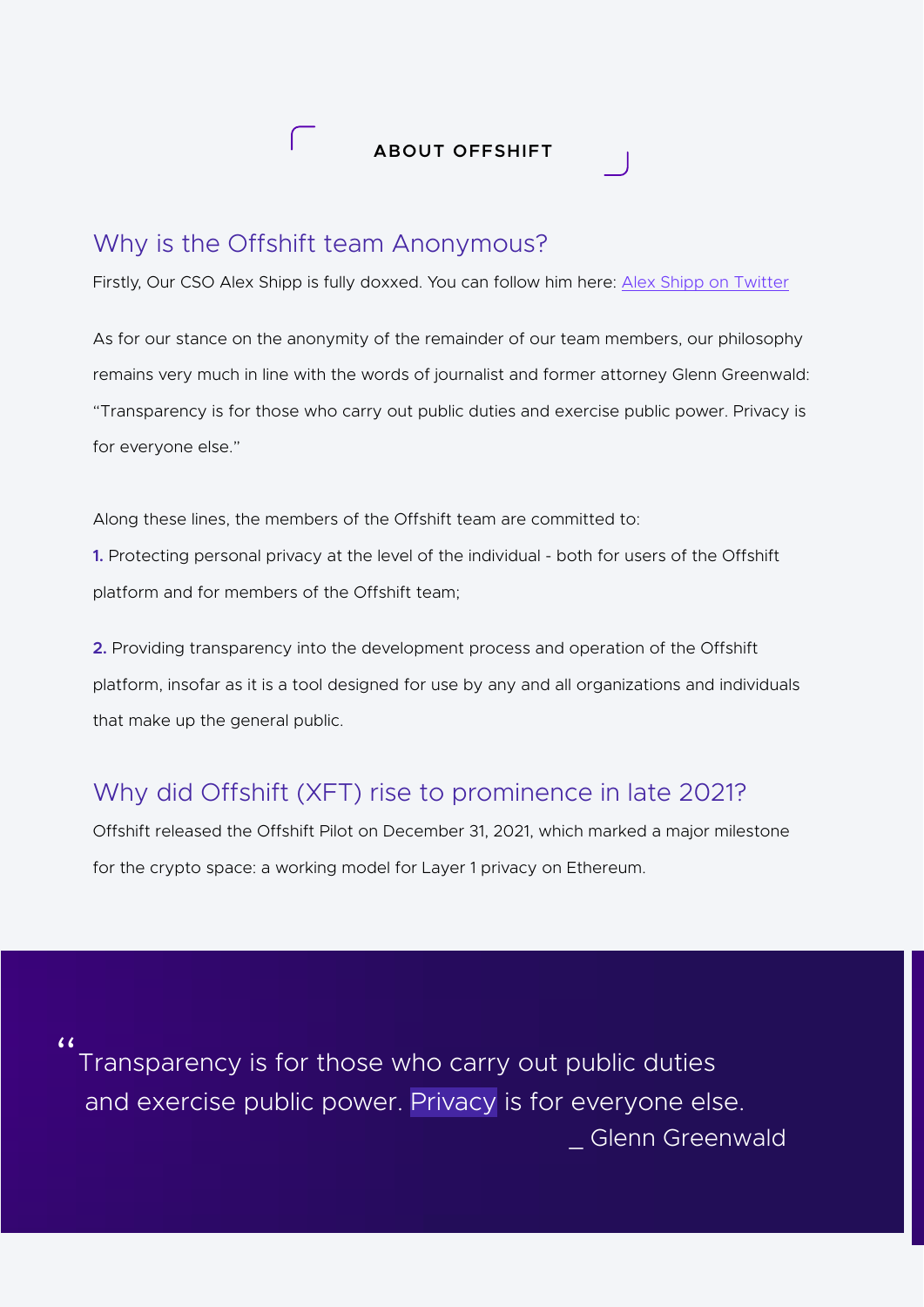#### **ABOUT OFFSHIFT**

# **BUYING AND STORING XFT**

#### Where can I trade XFT?

#### Who are Offshift's primary competitors?

Offshift will be the first protocol to offer confidential synthetic assets that are issued and live on Layer 1 of the Ethereum blockchain. There exist a number of other protocols that offer various forms of private DeFi on standalone blockchains, on Rollups, or on other Layer 2s, but none meets all of the conditions laid out in the [PriFi Standard.](https://www.youtube.com/watch?v=ECEKE5fU5r0)

• Users can trade Offshift's native token, XFT, on Decentralized Exchanges (DEXs) based on Ethereum, including Uniswap v3, SushiSwap, Balancer, and 1inch's DEX Aggregator.

• Users can also trade XFT on Binance Smart Chain's leading DEX, PancakeSwap.

## Is Offshift listed on any CEX?

• Offshift is principally committed to decentralization in every facet of our ecosystem.

As such, listing on a centralized exchange (CEX) is contrary to our ethos and core values.

• Of course, any individual, organization, exchange may purchase XFT and create a market on a centralized exchange. Users should remain vigilant of any such operations, as Bilaxy listed XFT on their own accord and was subsequently hacked.

• Unfortunately, several Offshift community members that had been holding their XFT on

Bilaxy lost their tokens.

• For more information on the supposed hack, see Offshift's Twitter thread here: [Offshift Twitter thread on Bilaxy Exchange](https://twitter.com/OffshiftXFT/status/1351198873390354433?s=20)

• For this reason, our core team and PriFi Pioneers will always advise trading XFT on

established DEXs.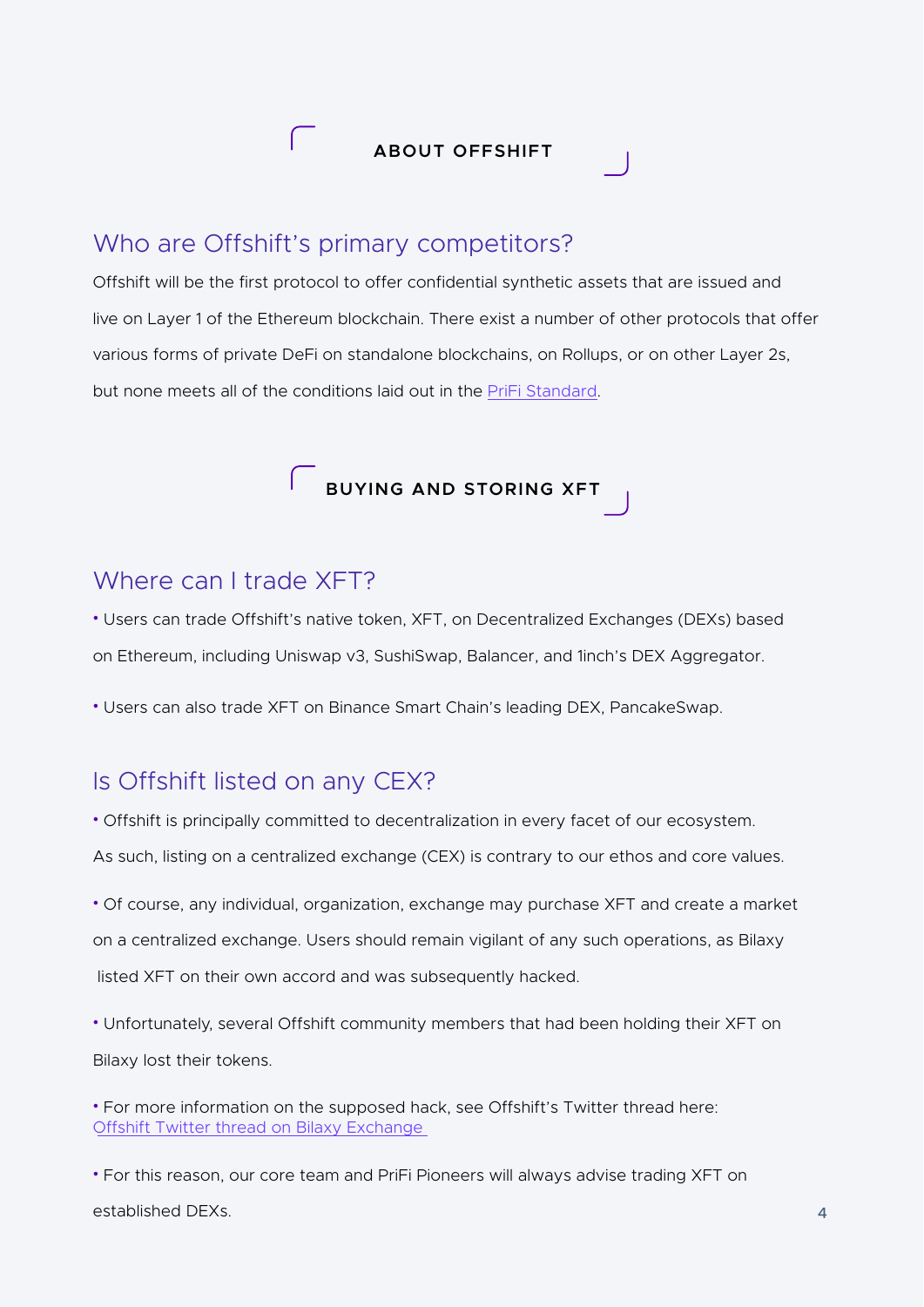## What are Offshift's contract addresses?

At Offshift, [Operational Security \(OPSEC\)](https://offshift.io/public/blog/2021-08-09-the-role-of-isps-in-the-modern-internet/) is a top priority. It is best practice to retrieve contract addresses from a block explorer such as [Etherscan](http://etherscan.io) or [BSCscan,](http://bscscan.com) or from an industry-leading data aggregator such as [CoinGecko.](http://coingecko.com)

## Is there a bridge that supports XFT?

- Yes, XFT is supported by Meter Passport's cross-chain bridge.
- On [passport.meter.io](http://passport.meter.io), users can send XFT between Ethereum, BSC, and Moonriver.
- For more information on bridging, see Offshift's most recent announcement: [Offshift Launches Ethereum-Moonriver Cross-chain Bridge on Meter Passport](https://offshift.io/public/blog/2021-12-15-offshift-launches-ethereum-moonriver-cross-chain-bridge-on-meter-passport/)

# Can I store XFT in a hardware wallet?

Yes, XFT can be stored on any device or wallet application that supports ERC20 tokens. For specific hardware devices, users may have to update firmware in order for tokens to become visible.

#### Are Offshift's Token Metrics available?

Yes, complete information on Offshfit's token metrics are available on page 14 of the Offshift

Whitepaper. See at the link below:

[Offshift Whitepaper](https://offshift.io/content/offshift_whitepaper_v1.pdf)

# **BUYING AND STORING XFT**

#### **TOKEN METRICS**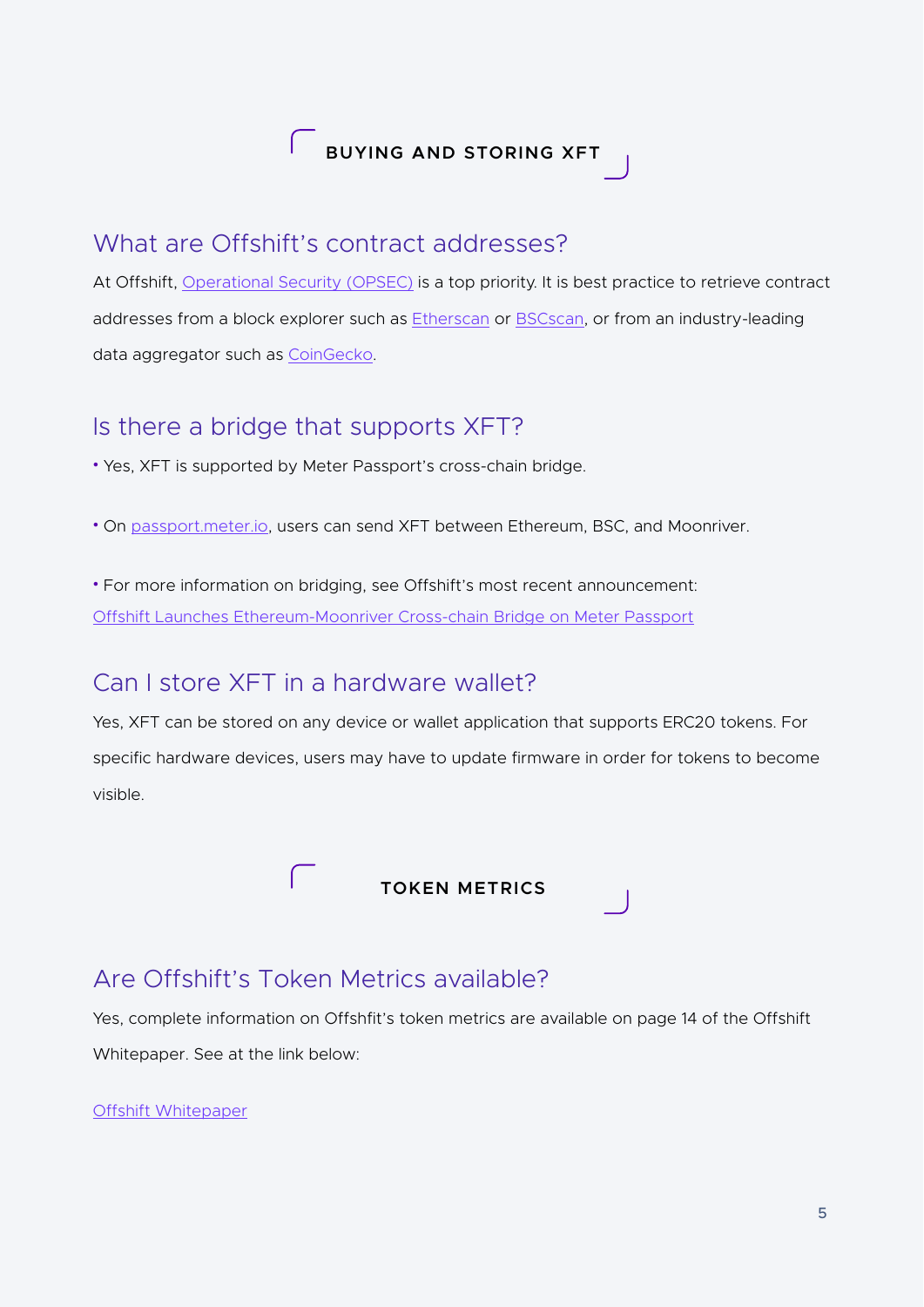## Is there a token emission schedule available?

Yes, included in page 14 of the Offshift Whitepaper is a complete token emission schedule

for XFT. See at the link here: [Offshift Whitepaper](https://offshift.io/content/offshift_whitepaper_v1.pdf)

#### Can I stake my XFT?

- There are staking guides available for **Sushiswap** and **PancakeSwap**.
- Providing liquidity for XFT in public markets is and will continue to be a primary objective for

• Yes, XFT tokenholders can stake as Liquidity Providers (LPs) on SushiSwap

(XFT/WETH) and on PancakeSwap (XFT/WBNB).

Offshift. For this reason, single-asset staking for XFT is not a feature that will be implemented.



#### Can I stake my zkAssets?

The Offshift team plans to implement a zkAsset staking feature at some point

following the launch of the Offshift Mainnet. At the present time, no date has

been announced for the release of any such features.

#### **TOKEN METRICS**

**STAKING**



| <b>Token Supply</b>               | 10,000,000 | Seed Sale Price                 |             | \$0.10                  |
|-----------------------------------|------------|---------------------------------|-------------|-------------------------|
| Seed sale                         | 500,000    | <b>Private Sale Price</b>       |             | \$0.15                  |
| Private sale                      | 1,000,000  | <b>Listing Price</b>            |             | \$0.20                  |
| Liquidity                         | 250,000    | <b>Total Raise</b>              |             | \$200,000               |
| <b>Initial Circulating Supply</b> | 1,750,000  | Initial Market Cap (List Price) |             | \$350,000               |
| Initial Circulating Supply %      | 17.5%      | Fully Diluted Cap (List Price)  |             | \$2,000,000             |
| <b>Allocation</b>                 |            | <b>Percentage</b>               | # of Tokens | <b>Value at Listing</b> |
| <b>Token Sale</b>                 |            | 15.00%                          | 1,500,000   | \$300,000               |
| Liquidity                         |            | 5.00%                           | 500,000     | \$100,000               |
| Team                              |            | 20.00%                          | 2,000,000   | \$400,000               |
| Marketing/Ecosystem               |            | 22.50%                          | 2,250,000   | \$450,000               |
| Development                       |            | 22.50%                          | 2,250,000   | \$450,000               |
| <b>Staking Rewards</b>            |            | 15.00%                          | 1,500,000   | \$300,000               |
|                                   |            |                                 |             |                         |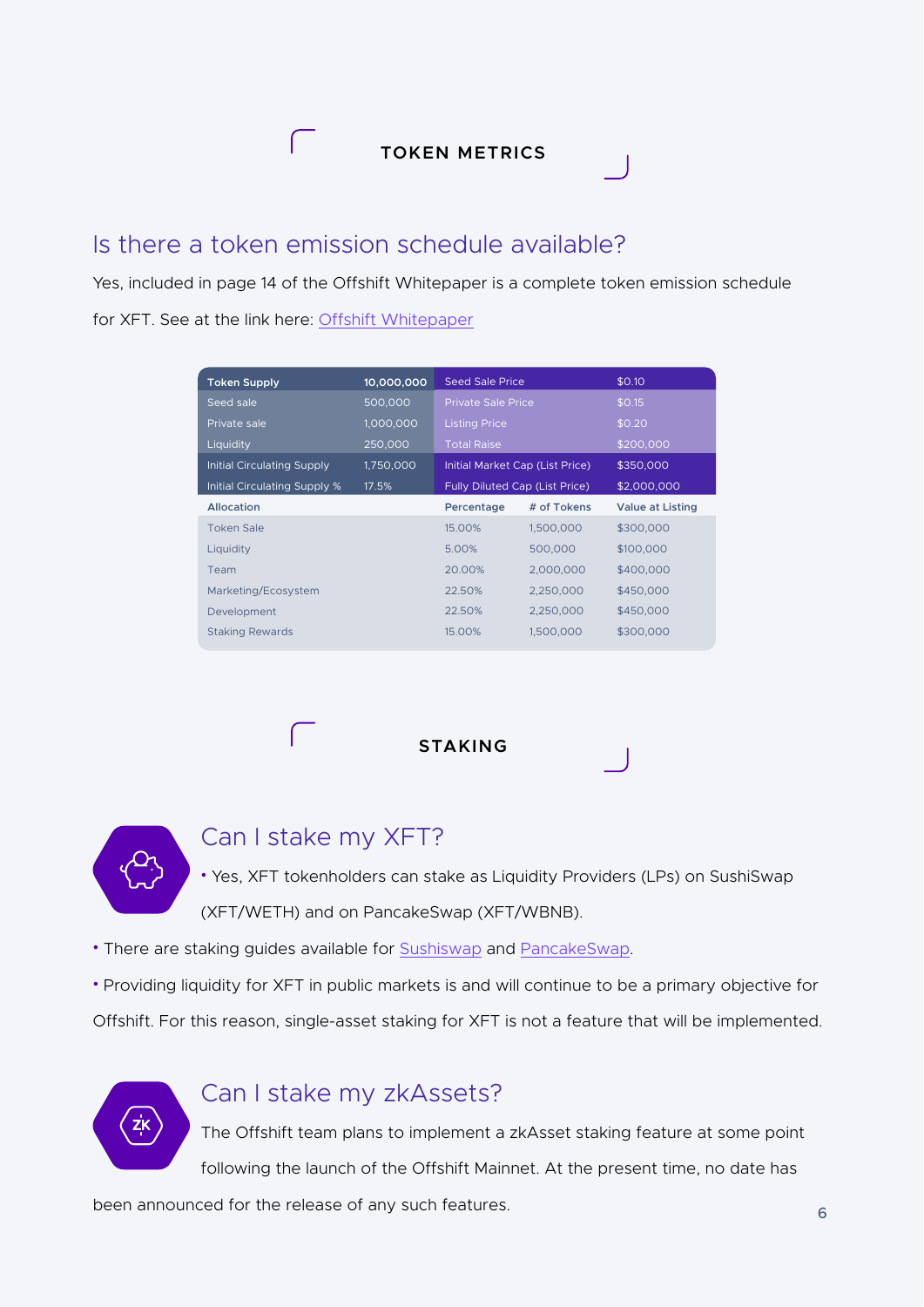## Is Offshift open to marketing proposals?

• Offshift has been partnered with industry-leading marketing and PR firm Serotonin since April 2021. Serotonin's Co-founder and CEO Amanda Cassatt served as CMO for Consensys from 2016-2019, and the industry experience and expertise Serotonin brings to the table is most aligned with Offshift's broader goals concerning brand-building, ecosystem formation, and long-term viability.

• For this reason, Offshift is not actively looking for additional marketing proposals at this time.

## Is Offshift partnered with any prominent influencers?

• Offshift is principally committed to decentralization and integrity-driven ecosystem and community growth. As a project that prioritizes professionalism and gradual brand-building, Offshift chooses to leverage top-tier publications and media platforms to establish itself and its team members as thought leaders.

• Offshift does not engage pay-to-play influencers. On the other hand, we are proud to have landed such premier publications including [CoinDesk](https://www.coindesk.com/markets/2021/08/16/privacy-without-defi-is-boring-defi-without-privacy-is-predatory/), [CoinTelegraph](https://cointelegraph.com/news/collateral-damage-defi-s-ticking-time-bomb), [Nasdaq,](https://www.nasdaq.com/articles/why-privacy-matters-more-than-ever-in-the-age-of-crypto-2021-09-08) [The Defiant,](https://thedefiant.io/zero-knowledge-ethereum-layer-1/) and more.

#### **MARKETING STRATEGY**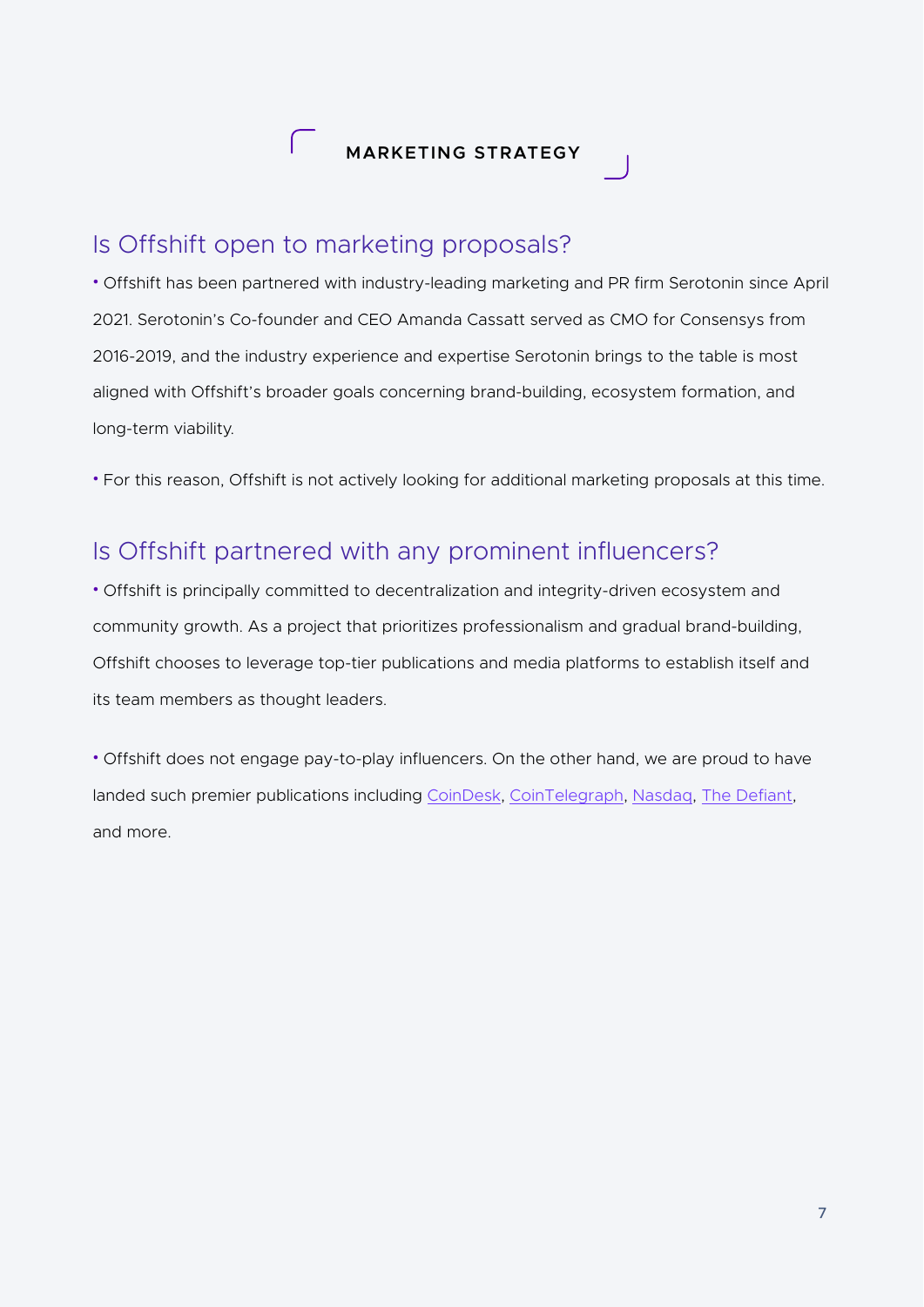# Does Offshift support an OTC Desk or have VC Relationships?

• Offshift is a community-focused project that raised funds and has operated without the funding from VCs or private capital funds. In Offshift's capital raise, individual investments were capped at \$5,000 USD.

• Offshift frequently receives proposals and OTC requests from capital firms throughout the crypto space. The Offshfit team has and will continue to receive VCs and other capital funds with respect, but will not offer any form of preferential treatment. All individuals and organizations are referred to DEXs as the best venue for trading XFT.

• A number of private capital firms have spoken positively about Offshift in the public domain on their own accord. Most prominently, Hartmann Capital has spoken about their interest in the emergent PriFi sector, and Offshift's presence as a leading project:

#### [Optimizing DeFi Privacy – The Birth of PriFi](https://www.hartmann-capital.com/content/optimizing-defi-privacy)

## Can I contribute to Offshift's community and success?

• Yes! Offshift is committed to the openness and inclusivity native to the Web3 paradigm. Enthusiastic and knowledgeable members of the Offshift community are welcomed and encouraged to apply for Offshift's PriFi Pioneer program.

• For more information, read Offshift's blog post:

[Become a PriFi Pioneer: Join Offshift's Community Ambassador Program](https://offshift.io/public/blog/2021-8-30-become-a-prifi-pioneer/)

#### **MARKETING STRATEGY**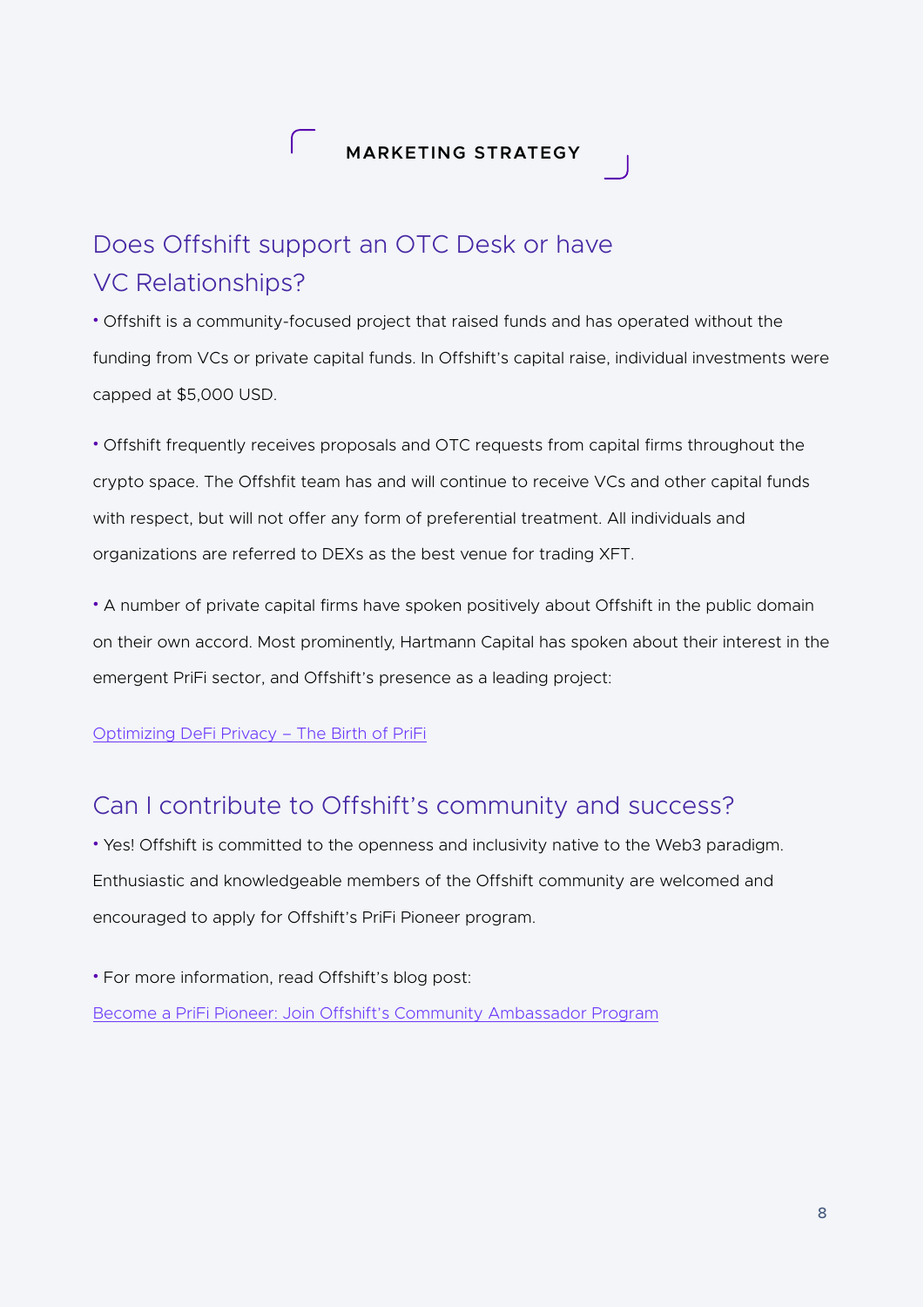#### Which zkAssets will be available at Mainnet launch?

• Initially, Offshift will support zkBTC, zkETH, zkXAU (gold), and zkUSD. For security-related reasons, neither zkXFT nor other mid- or low-cap cryptocurrency synthetics will be included at Mainnet launch.

• After launch, additional batches of synthetics will be gradually introduced to the platform on the basis of community interest, withstanding that they do not compromise the ongoing stability of the Offshift protocol.

# How does Offshift ensure deep liquidity so that users can buy and sell XFT with minor slippage on the public side?

Offshift will continue to dedicate XFT tokens from the staking wallet to LP providers. zkAsset holders will be incentivized to stay in the ecosystem by DeFi applications. Furthermore, the availability of zkUSD and zkXAU inside the private ecosystem allows users to take profits or hedge against falling crypto prices without leaving the private ecosystem. Higher XFT token price and larger volume will stabilize the project further.



#### **TECH AND TOKENOMICS**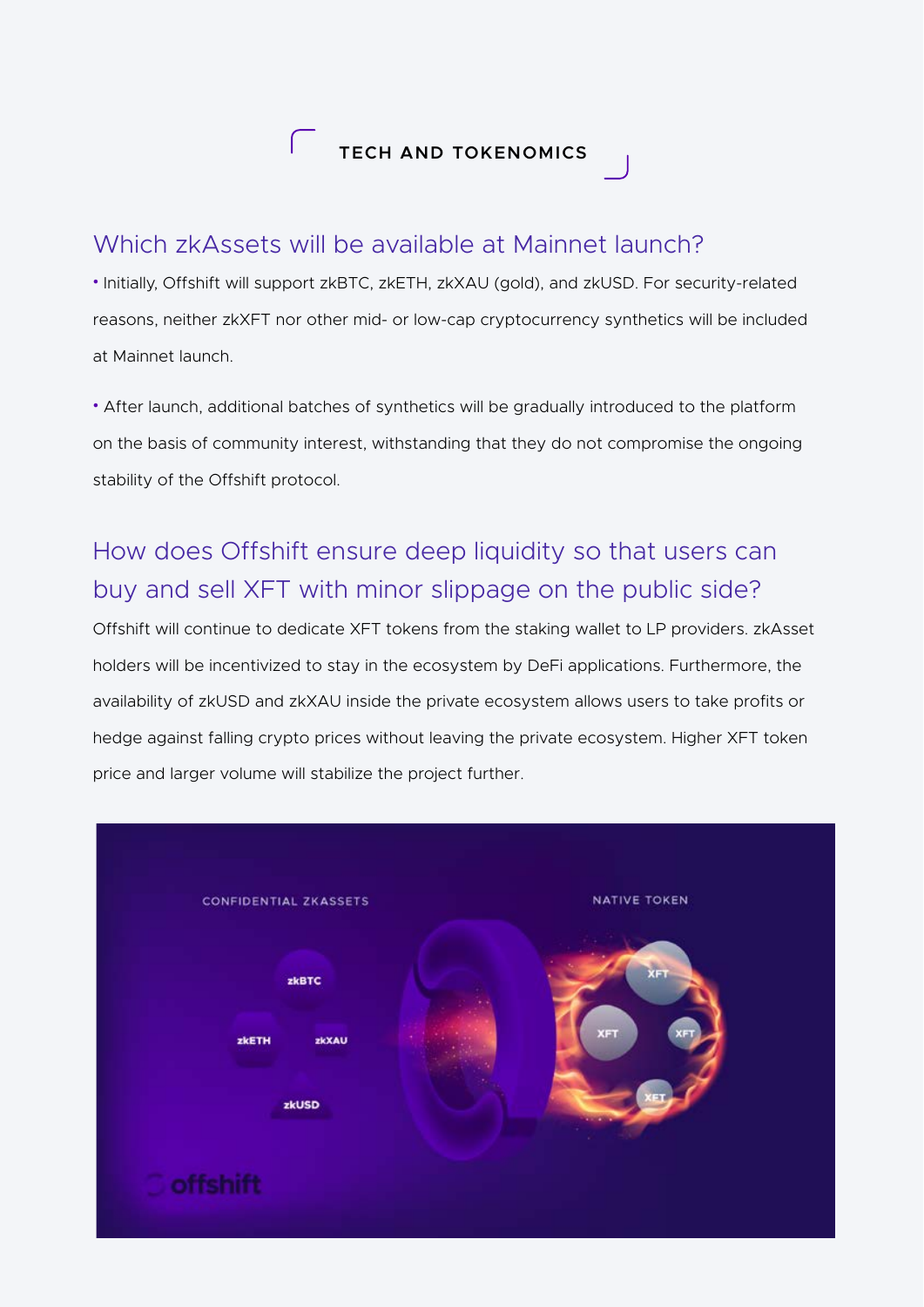#### Is Offshift compatible with other projects or L2s?

• Offshift is building out its ecosystem primarily on Ethereum Layer 1. However, to serve users that prefer a low-cost trading environment, Offshift will also be deployed on Moonbeam and Moonriver, the leading EVM-compatible Parachains in the Polkadot and Kusama ecosystems respectively.

• With regard to expanding to additional blockchain ecosystems, more is not necessarily more, and liquidity fragmentation is an important variable that must be considered as well.

• Offshift remains open to expanding to additional blockchain ecosystems on the grounds that they may add substantial value to the Offshift community and user base.

• Although XFT has been deployed on BSC, the Offshift platform will not be deployed on BSC.

#### Is Offshift a zk-Rollup?

• Offshift employs Bulletproof zero knowledge proofs exclusively for privacy-related functions. Offshift does not utilize zk-Rollups or employ zk proofs for any scalability-related functions.

• For more information on zero knowledge, check out Offshift's blog post, and our Op-Ed in The Defiant:

**Blog Post:** [Bulletproofs, zkSNARKs, and zkSTARKs Walk into a Blockchain](https://offshift.io/public/blog/2021-11-24-bulletproofs-zksnarks-zkstarks/)

**The Defiant:** [How Zero-Knowledge Proofs Became Ethereum's Magic Bullets](https://thedefiant.io/zero-knowledge-ethereum-layer-1/)

## **TECH AND TOKENOMICS**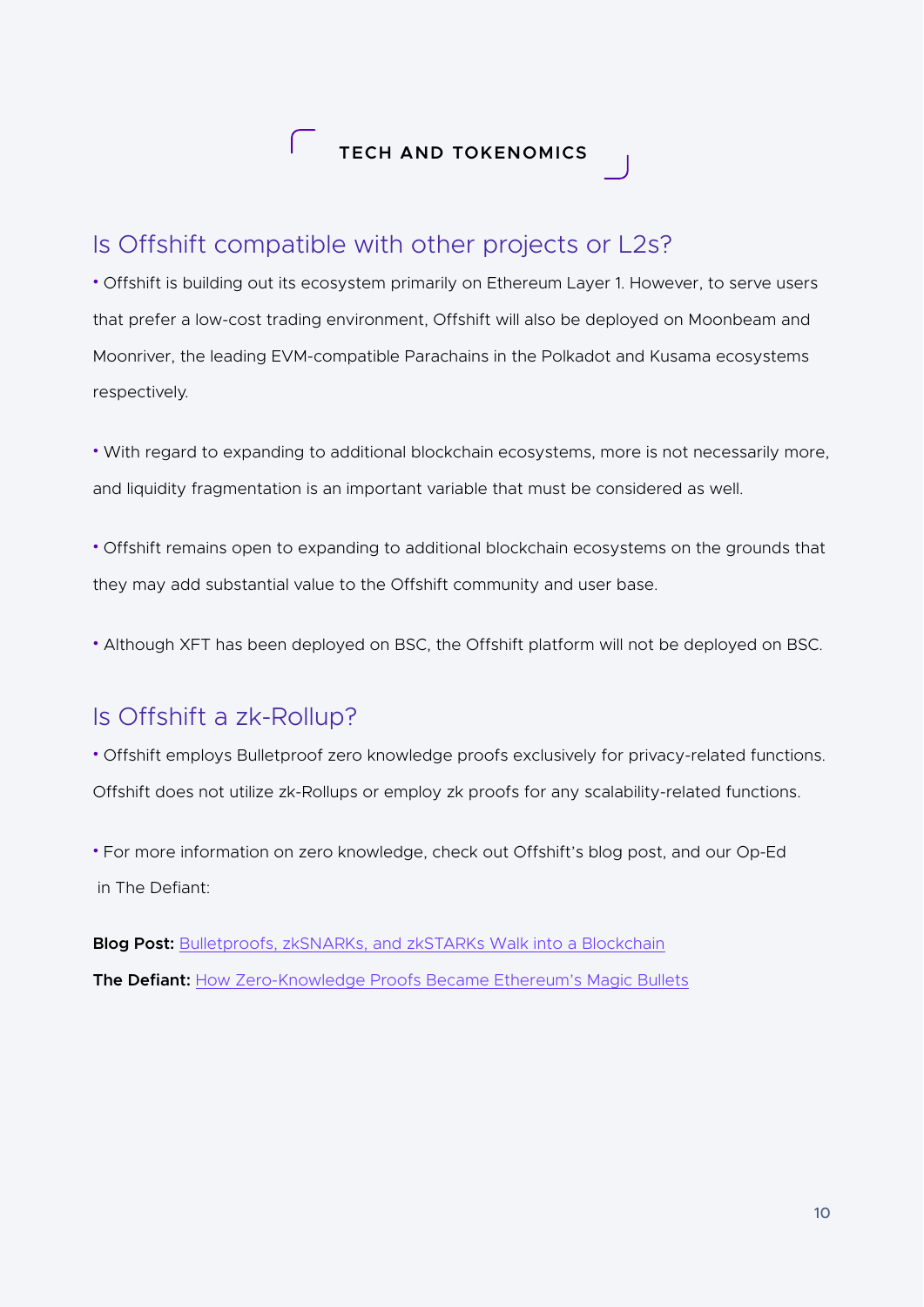Why did Offshift choose to utilize the Bulletproof implementation for zero-knowledge cryptographic proofs instead of zkSnarks or zkSnarks?

Offshift is committed to full decentralization and therefore did not want to use a trusted setup, making zkSNARKS unsuitable. Furthermore, our chosen proof had to be manageable and scalable, making zk-STARKs unwieldy. The apparent decision was a Bulletproof.

[See this blog post](https://offshift.io/public/blog/2021-11-24-bulletproofs-zksnarks-zkstarks/) for more information.



# Can I swap my zkAssets on a DEX, or use them in existing DeFi protocols?

• Minting zkAssets represents a tremendous on-chain feat – that is, Layer 1 privacy on Ethereum.

• The Offshift core team does have plans to implement DEX-like functionalities that support exchange between zkAssets without Shifting back into XFT. However, no date has been released for the implementation of any such feature.

## **TECH AND TOKENOMICS**